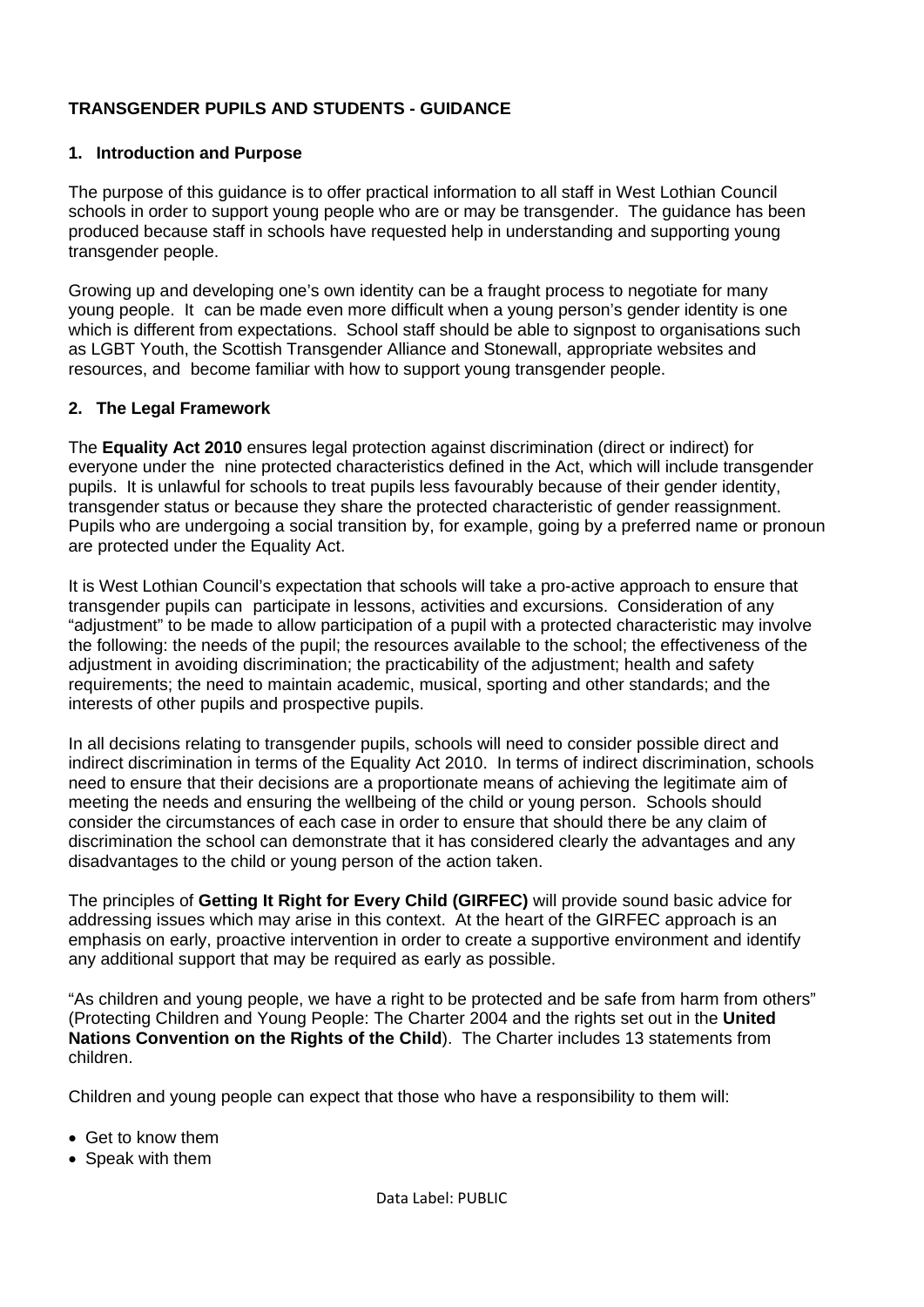- Listen to them
- Take them seriously
- Involve them
- Respect their privacy
- Be responsible to them
- Think about their lives as a whole
- Think carefully about how information about them is used
- Put them in touch with the right people
- Use power to help
- Make things happen when they should
- Help them to be safe

The Charter also pledges that children and young people will:

- get the help they need when they need it
- be seen by a professional such as a teacher, doctor or social worker to make sure they are alright and not put at more risk;
- be listened to seriously, and professionals will use their power to help them;
- be able to discuss issues in private when, and if, they want to;
- be involved with, and helped to understand, decisions made about their lives;
- have a named person to help them.

Those helping children and young people will:

- share information to protect them;
- minimise disruption to other parts of their life;
- work together effectively on their behalf;
- be competent, confident, properly trained and supported;
- rigorously monitor services to continually improve how and what is done to help them.

*In meeting the needs of transgender children and young people, the starting point should always be to treat them as you would other children or young people of the gender with which they identify. Particular consideration must be given, however, to some of the issues outlined in this guidance. In every case, schools should be sensitive to the individual circumstances of each case and have discussion with the young person, and parents/carers where appropriate, to identify a solution, taking into account their needs and views*, *their legal capacity to make decisions, and the interests of others.* 

A child of twelve and over is presumed to have legal capacity.

## **3. Definitions**

**Gender** - Refers to the attitudes, feelings and behaviours that a given culture associates with with the sex assigned to a person at birth. The terms girl/woman, boy/man have many socially constructed expectations, standards and norms that can limit and oppress people's gender expression. Terms such as 'sex at birth' and 'biological sex' can be offensive to transgender people as they suggest that a transgender person is not their actual sex.

**Sex** - The noun refers to physical differences between male and female bodies, including primary and secondary characteristics. Sex is most commonly divided into the categories of male and female, however biological sex is much more diverse (see Intersex definition). Terms such as 'sex at birth' and 'biological sex' can be offensive to transgender people as they suggest that a transgender person is not their actual sex.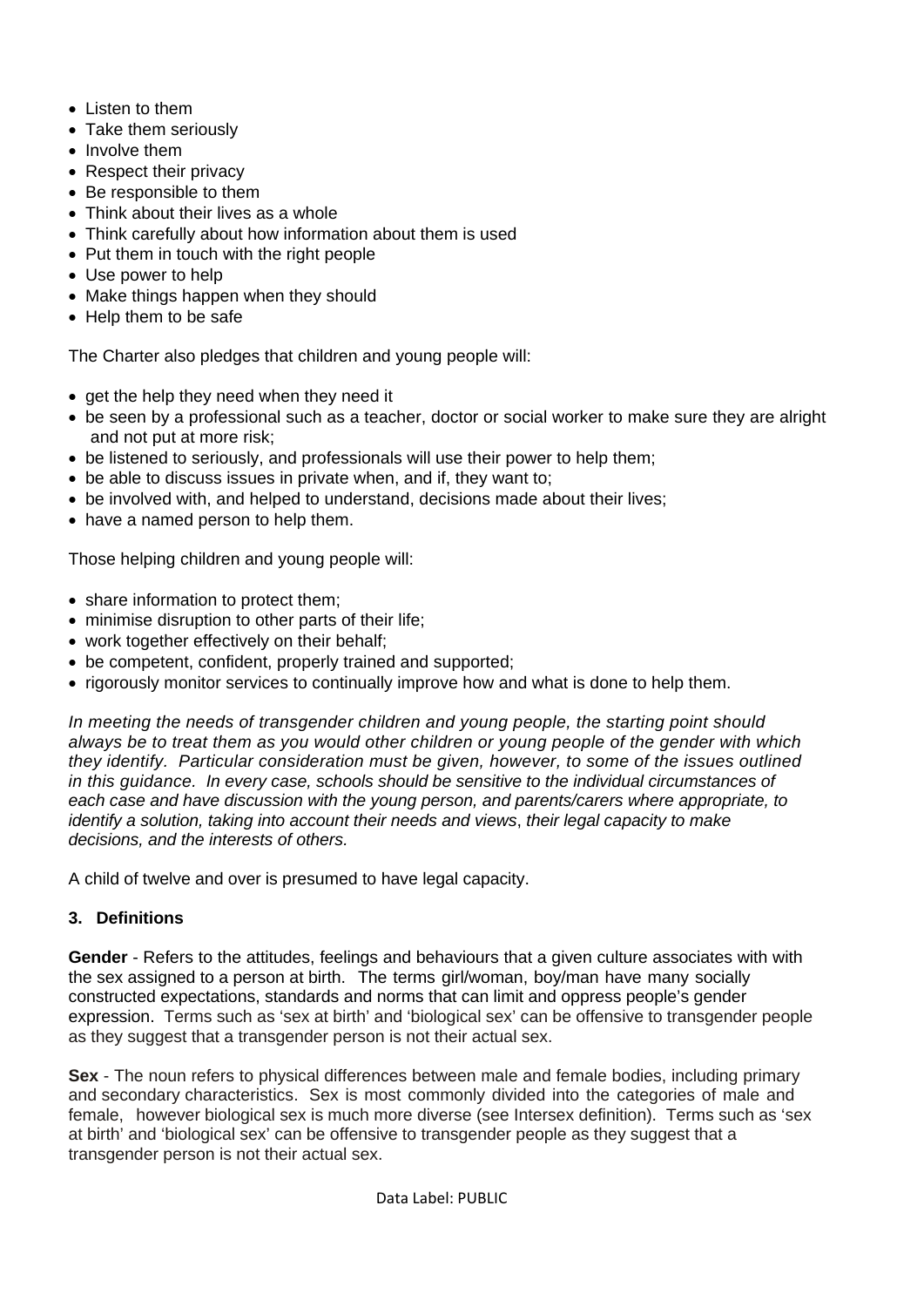**Gender Identity** - A person's deeply felt internal and individual experience of gender, which may or may not correspond with the sex assigned to them at birth.

**Gender Expression -** The way a person expresses their gender identity, including through their behavior, dress and/or apprearance. Usually defined as connected to masculinity or femininity, however some people express their gender out with these traditional notions.

**Transgender** - An umbrella term for those whose gender identity differs in some way from the sex assigned to them at birth and conflicts with the 'norms' expected by the society they live in. Included in the overall transgender umbrella are transsexual people, non-binary people and people who cross dress.

**Transsexual** – This is often considered an outdated term, though some transgender people prefer to think of themselves as transsexual rather than transgender. Transsexual people may have medical treatment, such as hormone treatment or surgery to bring their physical appearance more into line with their gender.

**Gender Binary** - The traditional system of regarding gender as having only two options: men (with generally traditional notions of masculinity) and women (with generally traditional notions of femininity).

**Non-Binary Gender** - Gender identities that are not exclusively male or female are identities which are outside of the gender binary. People may identify themselves as having both male and female elements, or as existing between male and female categories, neither or their gender may be more fluid (i.e. unfixed and changeable over the course of time).

**Cross-dressing** - Wearing clothing commonly associated with a different sex.

**Intersex** - A person whose primary and secondary sex characteristics vary in some way from what is traditionally considered clearly male or female in terms of biological sex. This may be apparent at birth or become apparent later in life - often at puberty, or in the case of some women, when they try to conceive.

**Transphobia** – The fear, dislike or prejudice or discrimination against transgender people or those that are perceived to be. Transgender people can also experience homophobia when in same-sex relationships or for not conforming to gender norms.

## **4. Confidentiality and Information Sharing**

Sharing information may put the child or young person at risk amongst their peers or in their home or force them to 'come out' to others before they are ready to do so. Where information is shared it should be on a confidential basis, proportionate, and should only occur where there is a reason, and following discussion and agreement with the child or young person, and their parents/carers where appropriate, to identify a solution, taking into account their needs and views.

The consequences, including legal consequences, of sharing, or not sharing, information must be considered. Where a school is informed that a pupil is transgender, it should be made clear that it may be in the child or young person's interest for some information to be shared, on a proportionate and confidential basis, to ensure that the pupil's needs are met, and well-being protected. Examples of this may be where participation in sporting events or overnight excursions increases the risk of a child or young person transgender status being revealed to other pupils. If relevant staff are made aware of the situation, it may help to minimize this risk.

Being transgender is not a child protection concern, and therefore information about the child or young person should not be shared unnecessarily with others for this reason. Although it is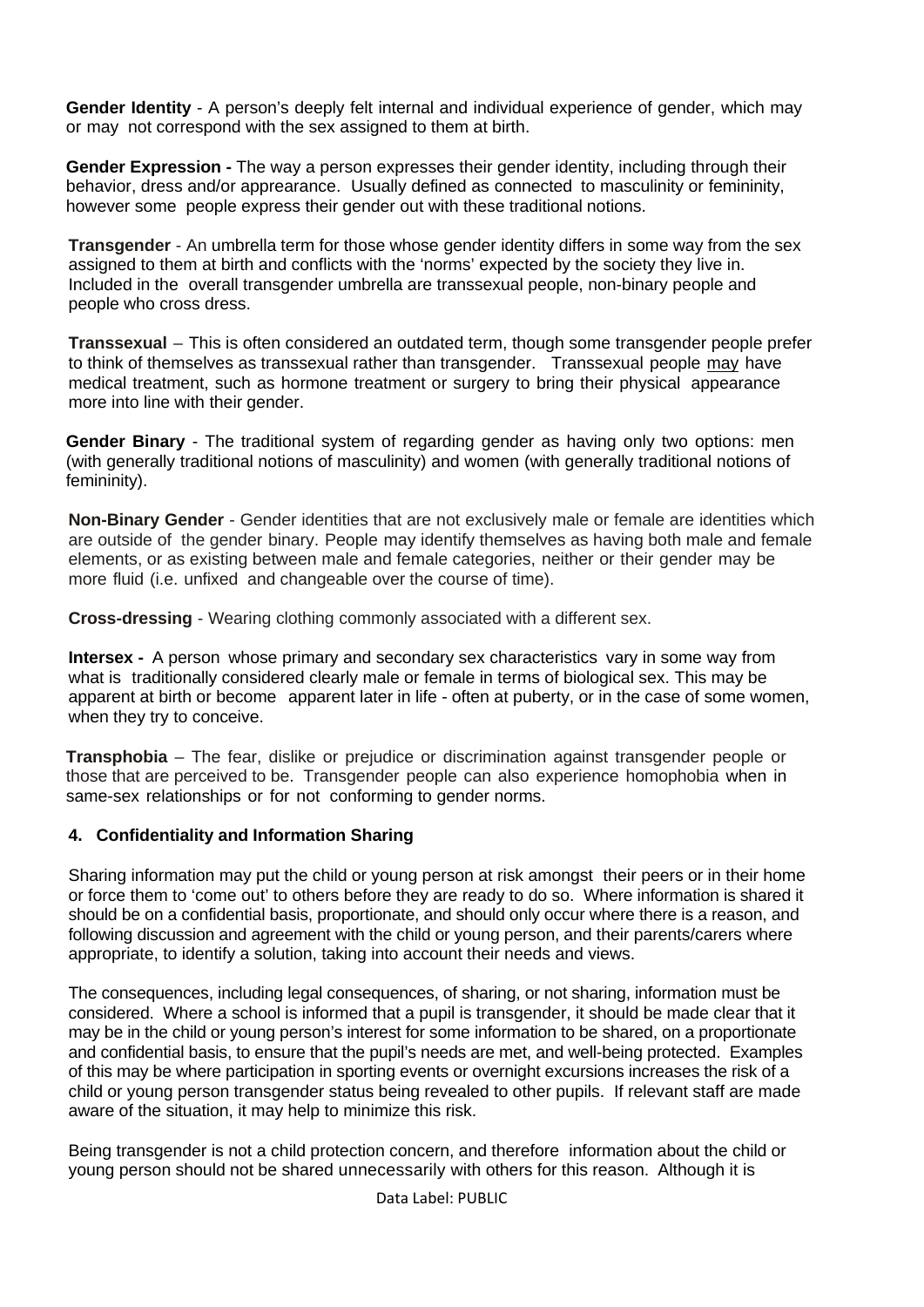important to understand the specific confidentiality concerns for transgender children and young people, child protection procedures still apply whenever a child or young person appears to be at risk, regardless of their gender identity.

## **5. Parents and Carers**

Schools must focus on the best interests, rights and protection of the pupil. Schools should be supportive to parents and carers, and aim to develop an agreed approach that is guided by the young person's needs and well-being. If, for example, a pupil's wish to be known by a different name is not supported by the parents/carers, then the best interests of the pupil, and their legal capacity to make decisions, should be the determining factors.

# **6. Pronouns**

It is extremely important that the correct pronoun and any chosen change of name are used when addressing or discussing transgender people. Young people should be asked and then always be addressed in their preferred identity. Gender-neutral pronouns such as 'xe' or 'they' can also be used, particularly for those who identify with a non-binary gender identity.

# **7. Changing Names and Exam Certificates**

Recorded information should be updated, and staff made aware of changes where appropriate with due regard to confidentiality, in discussion with the child or young person, and their parents/carers where appropriate. It is not necessary to change historical records and reports; it is sufficient to annotate the records with a statement about the young person's new gender identity. At present there is no gender option other than 'male' or 'female' available on SEEMIS.

Where a child or young person, or their parents/carers, requests information from a school to support, for example, a job application, the school should, if requested, ensure that information provided does not result in a young person being identified as transgender against their will. In such cases, changing historical records and reports may be appropriate.

SQA regard any change to name and gender as the responsibility of schools as this will not affect the SQA candidate number. Schools should support young people to obtain new certificates, where there is concern that existing certificates will result in a young person being identified as transgender against their will.

In every case, schools should be sensitive to the individual circumstances of each case and have discussion with the young person, and parents/carers where appropriate, to identify a solution, taking into account their needs and views.

The **Gender Recognition Act 2004** enables transgender people to apply to the Gender Recognition Panel to receive a Gender Recognition Certificate. If a person is granted a full Certificate they will be considered in the eyes of the law, from the date of issue, as the affirmed gender. This can only be applied for from the age of 18 so should not affect the majority of pupils. Non-binary gender identities are not recognized in law and so the Gender Recognition Act does not allow all transgender people to have their gender recognized in law.

## **8. School Uniform and Dress Codes**

Transgender pupils, like all others, are expected to conform to the school's dress code including any rules on make-up, hair styles/colour and appropriate dress. The transgender child or young person should be able to wear the uniform of their expressed gender identity. Where appropriate, schools may allow transgender pupils to choose the most appropriate option from available uniform items within the school and should be sensitive to the individual circumstances of each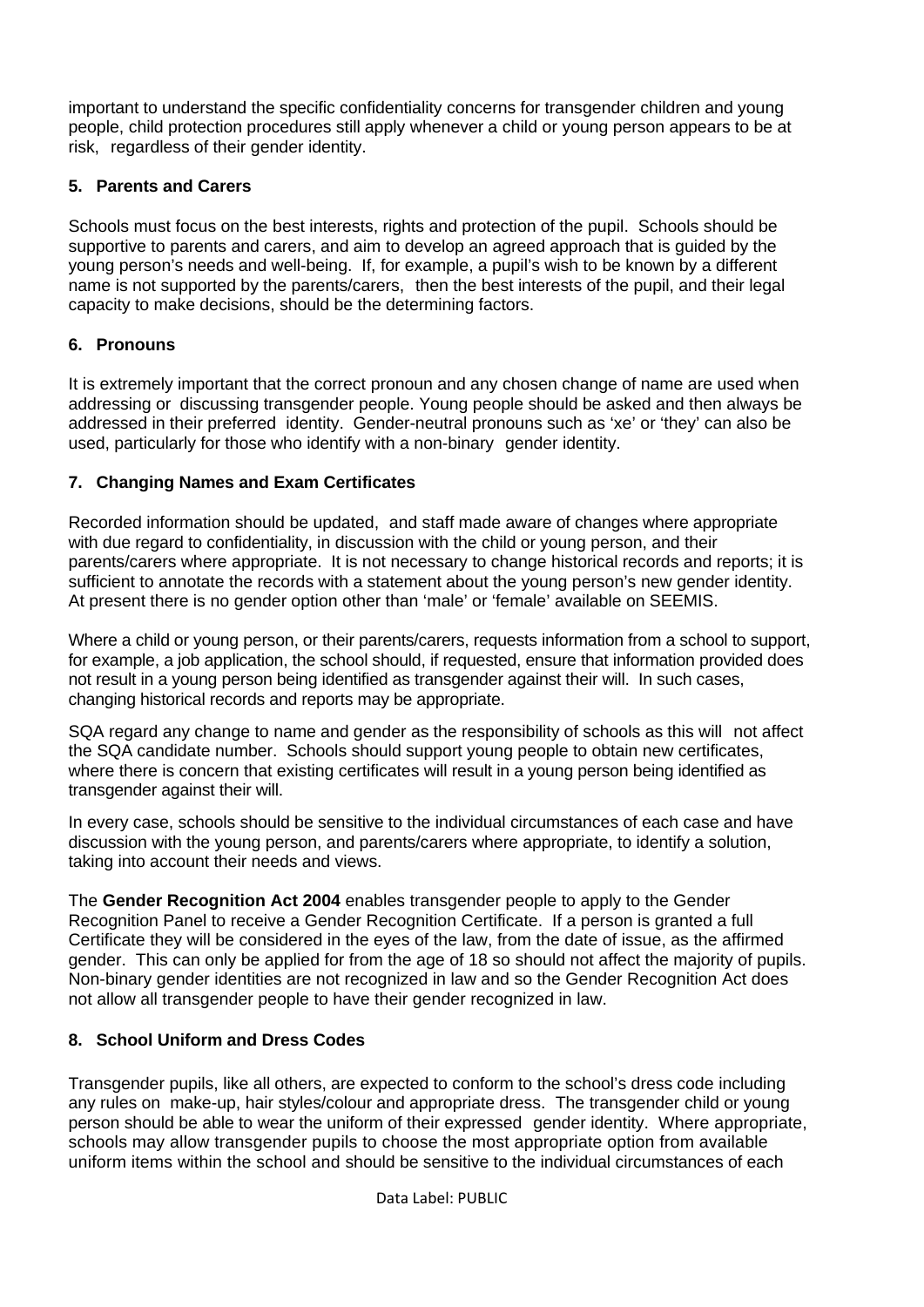child or young person. It would be anticipated that there would be discussion with the young person, and parents/carers where appropriate, to identify an appropriate solution.

During physical education, the transgender child or young person should be able to wear the sportswear of their expressed gender identity, where appropriate. Particular consideration must be given to swimwear options. As well as traditional swimwear, skirted swimsuits, baggy shorts, short wetsuits o r modest swimwear often used by young people from particular faith groups could be considered as alternatives. Schools should be sensitive to the individual circumstances of each case and it would be anticipated that there would be discussion with the young person, and parents/carers where appropriate, to identify a solution, taking into account their views and the interests of others.

## **9. Use of Toilets and Changing Facilities**

It is now the norm for new schools, and refurbished areas to feature unisex toilets, but separate 'male' and 'female' toilets remain in the majority of schools. In relation to these separate facilities, where possible, transgender children and young people should use the toilet and changing facility that aligns with their gender identity and this should be considered in discussion with the child or young person, and their parents/carers where appropriate, considering each of the points set out below.

Some transgender young people may have concerns for their personal safety. In that case, an assessment of any risks to the young person should be carried out. Assessments should be reasonable and measured and should consider the actual likelihood of risk.

There are other options such as using a 'Disabled Toilet' and renaming it as 'Toilet' or 'Toilet & Changing Facility'. Significant consideration should be given to the attention this action may draw to the child or young person, but also the consequences of not using separate changing facilities in terms of maintaining confidentiality.

Arrangements which are age and stage appropriate must be put in place to ensure the wellbeing of all children and young people concerned.

Where schools are involved in competitions against other schools, it is worth checking with the group leader in advance if any action or support is required in order to ensure that appropriate toilet/changing facilities are made available to any transgender children or young people participating. It could be uncomfortable or distressing for a child or young person if the good arrangements made in their own school are not available to them.

## **10. Overnight/Residential Excursions**

In planning overnight/residential excursions, schools must ensure that the needs of all pupils are met, and that the excursion is as inclusive as possible.

Where possible transgender children and young people should be allowed to be with the group of their affirmed gender, if that is what they wish. All arrangements for overnight/residential excursions should be considered in discussion with the child or young person, and their parents/carers where appropriate to identify a solution, taking into account their needs and views. Some transgender young people may have concerns for their personal safety, including emotional wellbeing. In that case, an assessment of any risks to the young person should be carried out. Assessments should be reasonable and measured and should consider the actual likelihood of risk.

Consideration will need to be given to,

Toilets and changing facilities.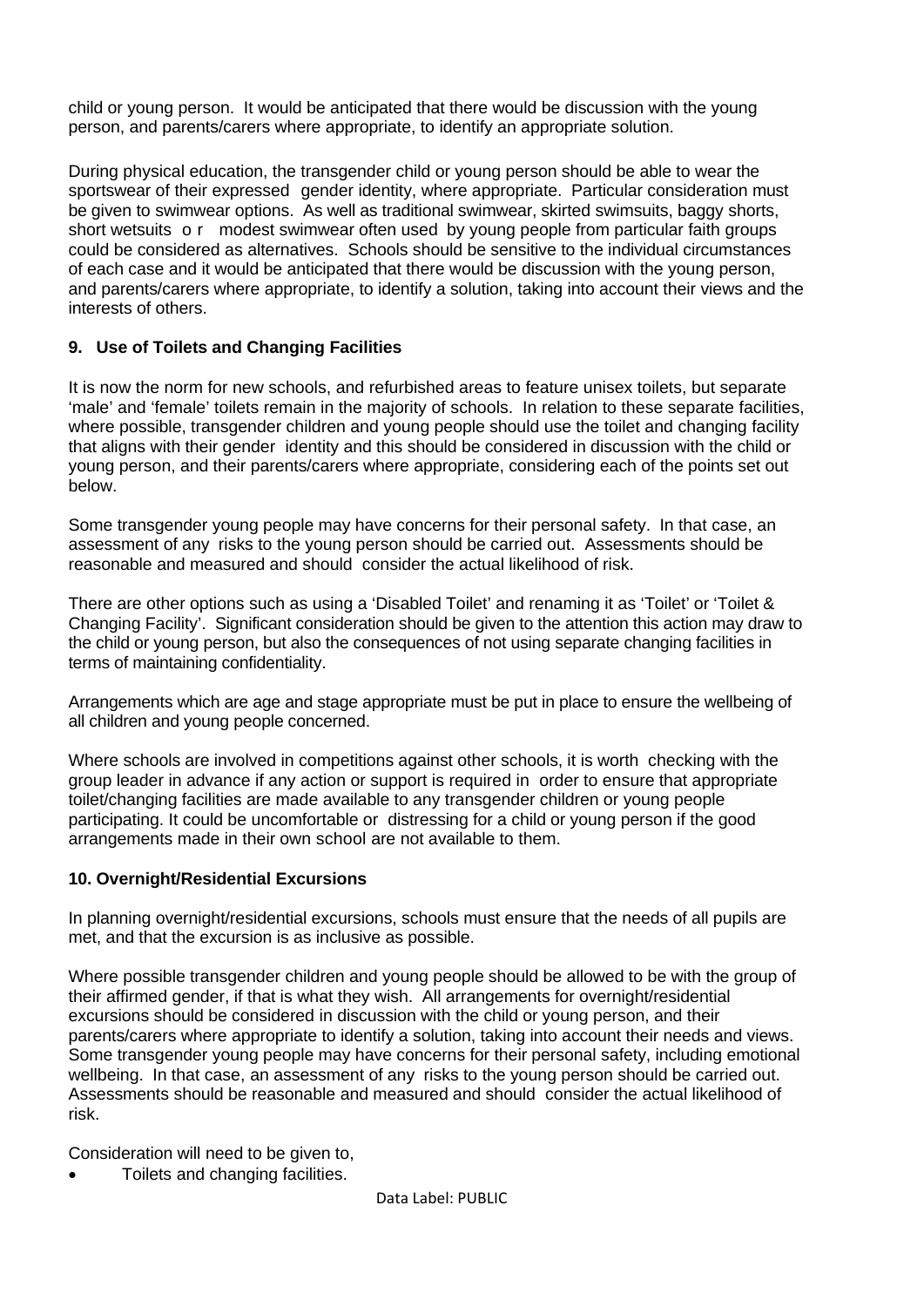- Sleeping arrangements. If separate sleeping arrangements are necessary, any extract costs must not be met by the pupil in question.
- Supervision arrangements.
- Laws and cultural differences in any foreign countries to be visited.

## **11. Sport and Physical Education**

Transgender young people should be able to participate in school sport and physical education. Schools should consider any issues of physical advantage or disadvantage arising from participation in sport and physical activity, and manage the situation sensitively in discussion with the pupil, and parents/carers where appropriate. Where there is an issue of physical risk, for example in contact sports where the physical strength of participants is a factor, this must be assessed, and managed appropriately in discussion with the pupil, and parents/carers where appropriate.

With regard to competitive sport, schools should seek the advice of the competition organizer. ensuring the rights and interests of the pupil are protected as far as is possible. Where an organization seeks to exclude a transgender pupil, the school should withdraw from participation.

## **12. Work Experience and Volunteering Opportunities**

The Council has a duty of care to ensure that an organization providing work experience or a volunteering opportunity is a safe, welcoming and learning-focused environment for the young person. This should include an assessment of how inclusive the environment will be, having regard to the protected characteristics and gender identity or transgender status.

This may require a risk assessment to be completed in order to ensure that a transgender young person will not be subject to any undue risks or discriminatory practice and that the environment within which they will be placed meets the standards of this guidance, with particular reference to toilets and changing. Any discussions with potential placement providers are subject to the young person's right to privacy and therefore personal details such as gender identity should only ever be disclosed in discussion with the child or young person, and their parents/carers where appropriate.

A discussion with the transgender young person, and their parents/carers where appropriate, should be held in order to identify suitable placement opportunities as well as some of the concern areas that the young person may have and the support that will be available to help overcome these.

## **13. Changing School**

In some situations transgender children/young people and their families may consider changing to a new school to allow a fresh start in their expressed gender identity. This may have benefits, but also drawbacks. The impact on existing friendships and support should be discussed with the child or young person.

If the decision is made to move, sensitive management of information and good communications are essential. It is the responsibility of the new establishment to ensure that preparations covering the issues identified in this guidance take place. Discussion with the previous establishment should take place to maintain continuity of approach as far as this represents best practice, and meets the developing needs of the pupil.

## **14. Absence from School**

Children and young people who are transitioning may require to be absent. Such absences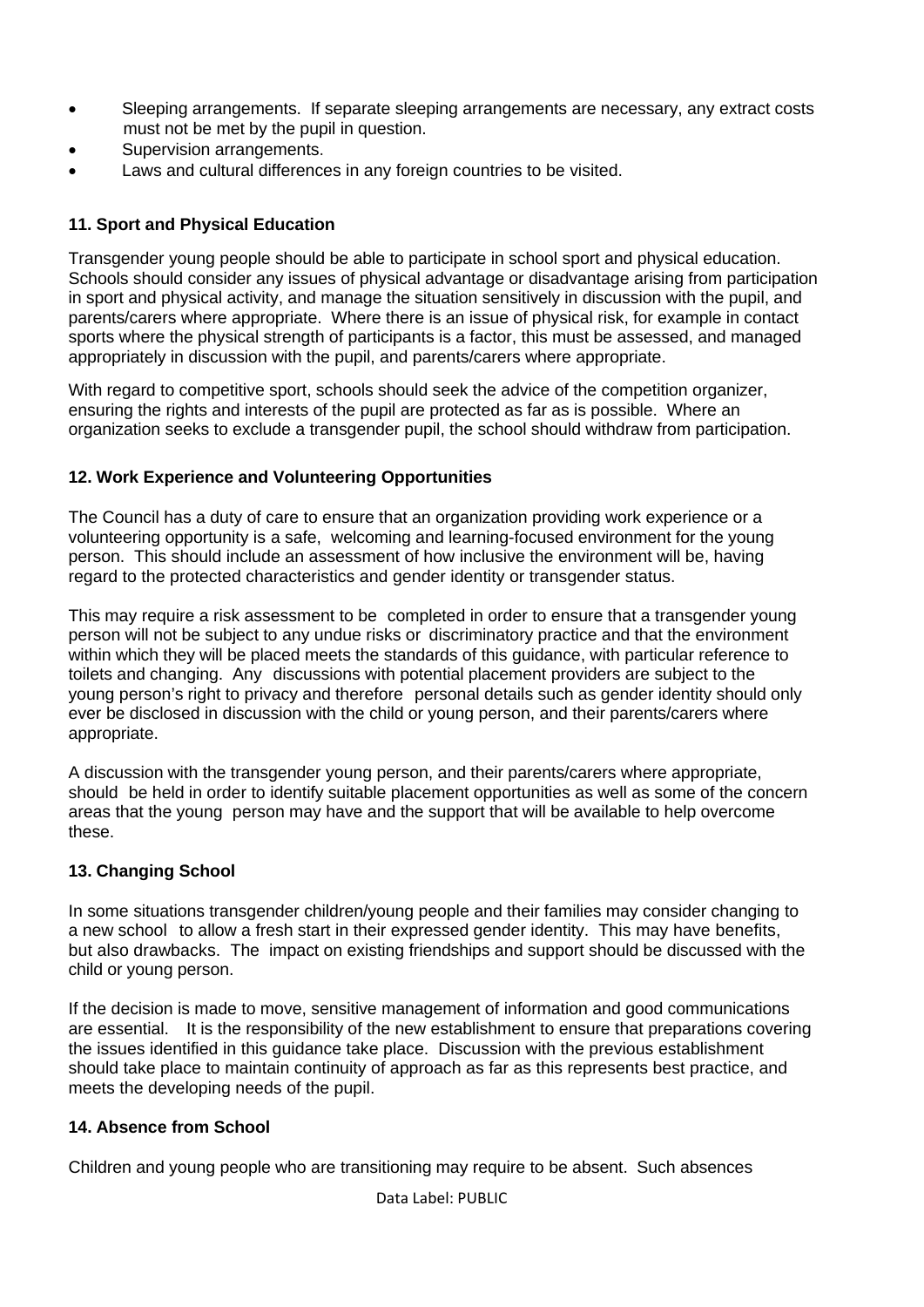should be recorded as authorised and not as periods of sickness. Regular and supportive communication between the school and the child/young person, and their parent/carer where appropriate, should be maintained during any such periods of absence.

Absences should be recorded as follows:-

- Absences relating to medical appointment record as 'P Medical or Dental Appointment.'
- Absences relating to arranged meetings with support services such as LGBT Youth record as 'O – Other Attendance out of School.'(These absences will not affect the student's overall percentage attendance rate.)
- Absences for family/personal issues: Record as 'A Other Authorised Absence.'

## **15. Bullying**

LGBT Youth Scotland's research shows that 77% of transgender young people experience bullying. The Anti-bullying Policy will be applied by schools in all such cases. Schools may consider it good practice to put in place preventative strategies.

## **16. Recording**

A record of all discussions with pupils, and their parents/carers where appropriate, regarding the issues covered by this guidance should be kept in a confidential file. It is good practice to inform the pupil, and their parents/carers where appropriate, of the outcome of all discussion in writing.

## **17. Other General Advice**

## Gender-neutral books, toys and games

There is a significant move amongst publishers to abandon gender-specific children's books. Books which provide a positive view of transgender people should be sourced. Schools could encourage staff and children to take part in an investigation of the stock of resources and to question any which might stereotype or focus unnecessarily on one particular gender. Younger children and parents/carers could be encouraged to work in teams to design and create genderneutral toys or games.

## Campaigns to eliminate offensive language

In order to support the development of emotional literacy for all children and young people, schools could plan an all-day or part-week campaign to record any incident of offensive language as it happens. This would work well as part of a wider focus to increase understanding, empathy and good relationships. It need not be confined to transphobic language and could include homophobic and racist insults and words that are particularly hurtful to people with disabilities.

## Gender-based career aspirations

As well as creating an inclusive ethos for transgender children and young people, further benefit is gained by exploring with younger children what their future career assumptions might be and to introduce possibilities and role models that are not based on traditional gender roles. This can begin in the early years.

## Gender-specific roles and awards

Schools should review the need to have gender specific boy and girl roles and awards and should be aware of the impact these may have on a pupil or student who is transgender. For example, head boy and head girl may be replaced with terminology such as head prefect. Equally, separate lines for boys and girls may be replaced by different means of grouping such as by year, class or house. Awards linked to gender grouping may exclude transgender pupils.

Schools should be sensitive to the individual circumstances of each case and it would be anticipated that there would be discussion with the young person and parents/carers where